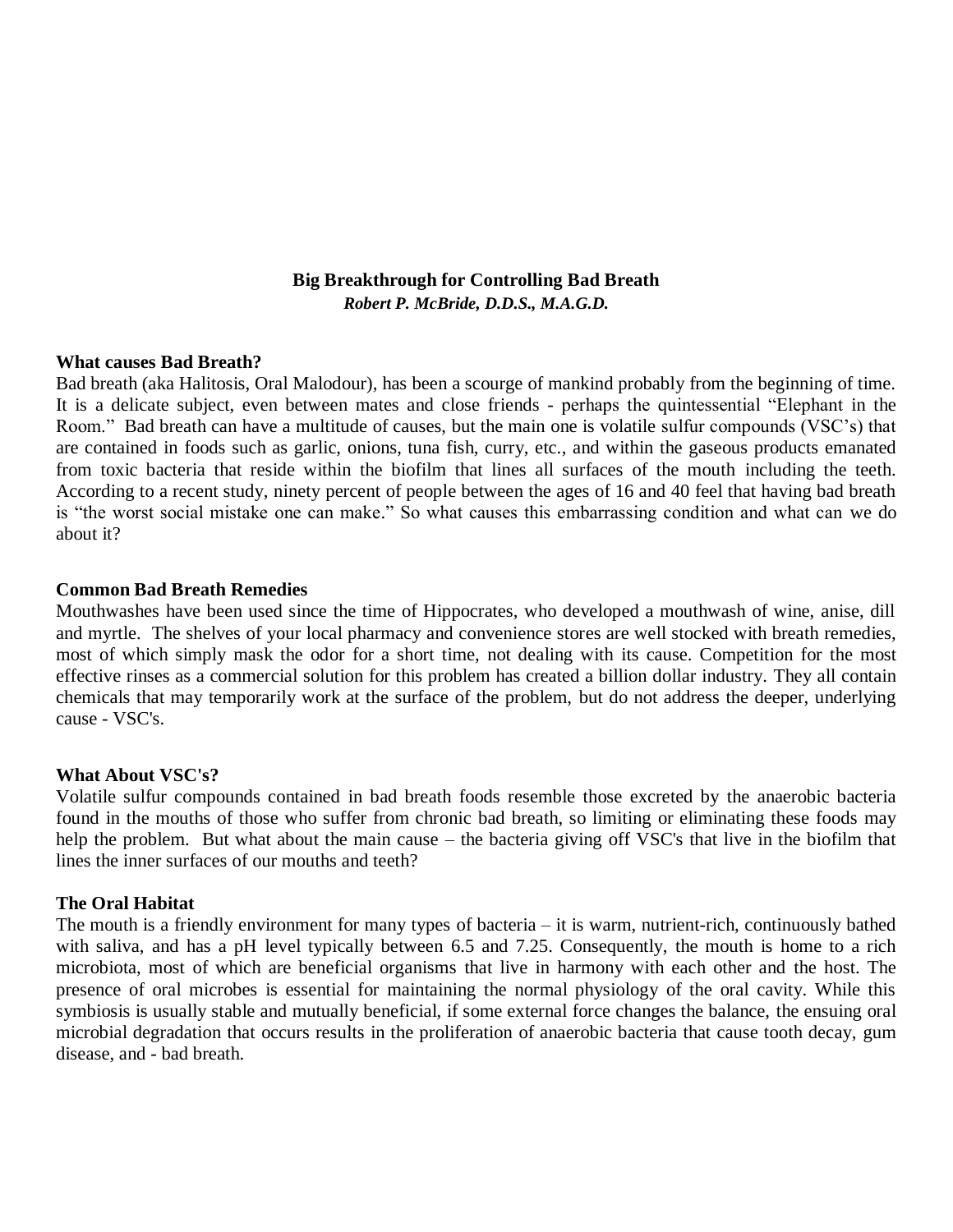## **Two Sides of the Same Coin**

The truth is that bad breath from a disrupted microbiota means oral disease - from simple gum inflammation to severe periodontal disease, neither of which is painful and the main reason that it is dubbed "mankind's most prevalent disease." When asked the question of what is mankind's most prevalent disease, most people would say the common cold. But since colds and similar infectious diseases caused by a temporary infection go away in a few days or a week, probably at any time only one percent of the population has colds. But depending upon age, at any moment well over half the population has gum disease since once you get it, it doesn't go away without treatment, and according to insurance statistics, less than 5% are getting treatment.

#### **Significance of the Problem**

The reciprocal relationship between oral health and systemic disease is definitely becoming more established. Sir William Osler, described as the "Father of Modern Medicine" is quoted as saying, "The mouth is the mirror to the overall health of the body." The health of the body can both influence and be influenced by the health of the mouth. For example, various groups of spirochetes have been problematic over the ages and are responsible for syphilis and Lyme disease. We now have information that oral spirochetes are present in the brains of many Alzheimer's patients. Could these pathogenic bacteria cause dementia? Another example: The March, 2013 edition of the American Heart Association journal *Circulation* cites groundbreaking research showing the direct connection between oral pathogens (associated with periodontal disease and tooth decay) and acute heart attacks. It tells us that as many as half of heart attacks are being triggered by oral pathogens. **Oral bacteria were found in every thrombus, and 30% had live oral pathogens in the clot!**